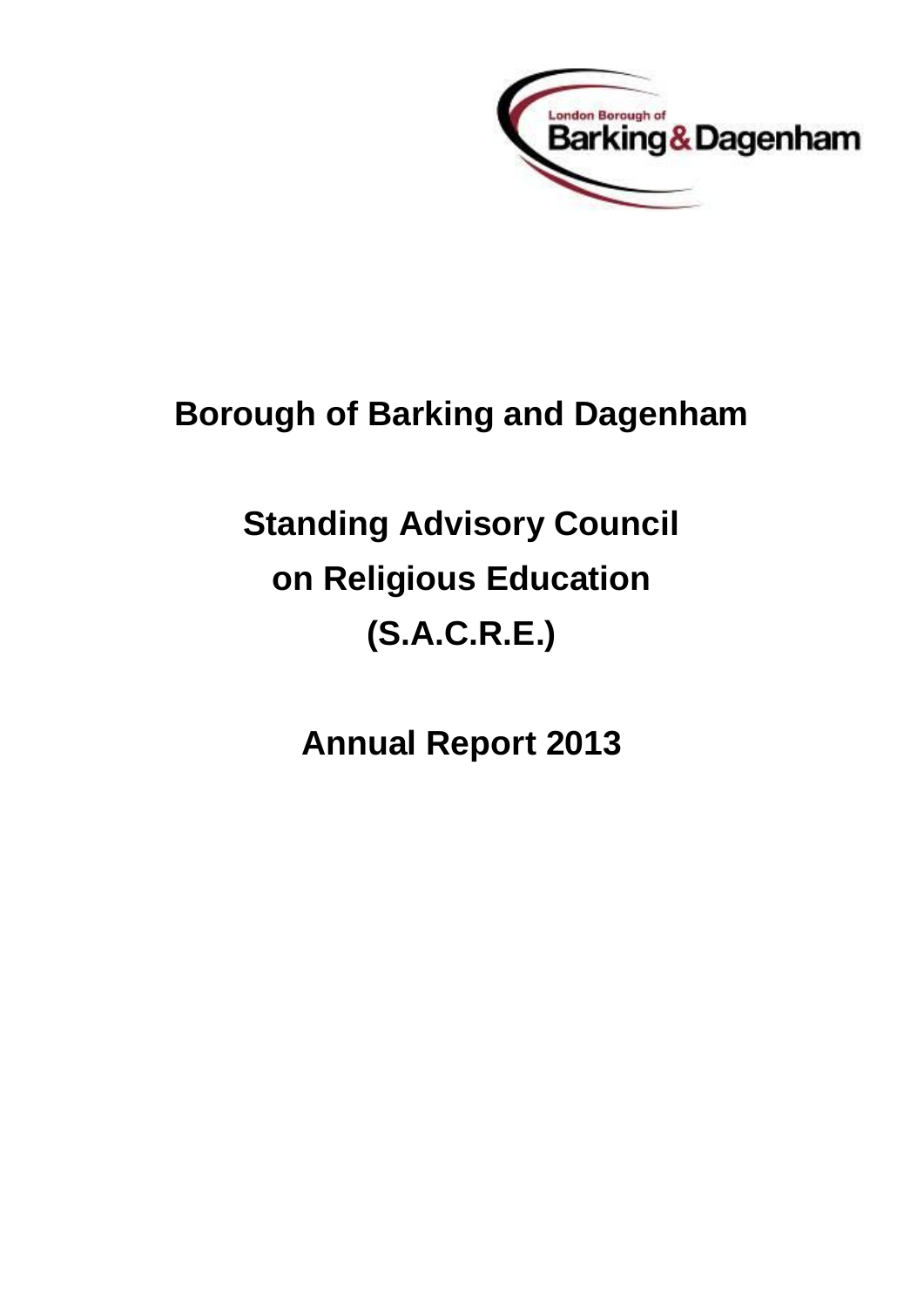## **Contents:**

## **Introduction – Letter from the Chair of SACRE Reverend Roger Gayler**

- **Section 1** Religious Education
- **Section 2** Collective Worship
- **Section 3** Links with Other Agencies
- **Section 4** Other issues

## **Appendices**

| <b>Appendix 1</b> | Barking and Dagenham GCSE RE Results 2011-2013 |
|-------------------|------------------------------------------------|
| <b>Appendix 2</b> | Terms of Reference and Constitution            |
| <b>Appendix 3</b> | Membership of Barking and Dagenham SACRE       |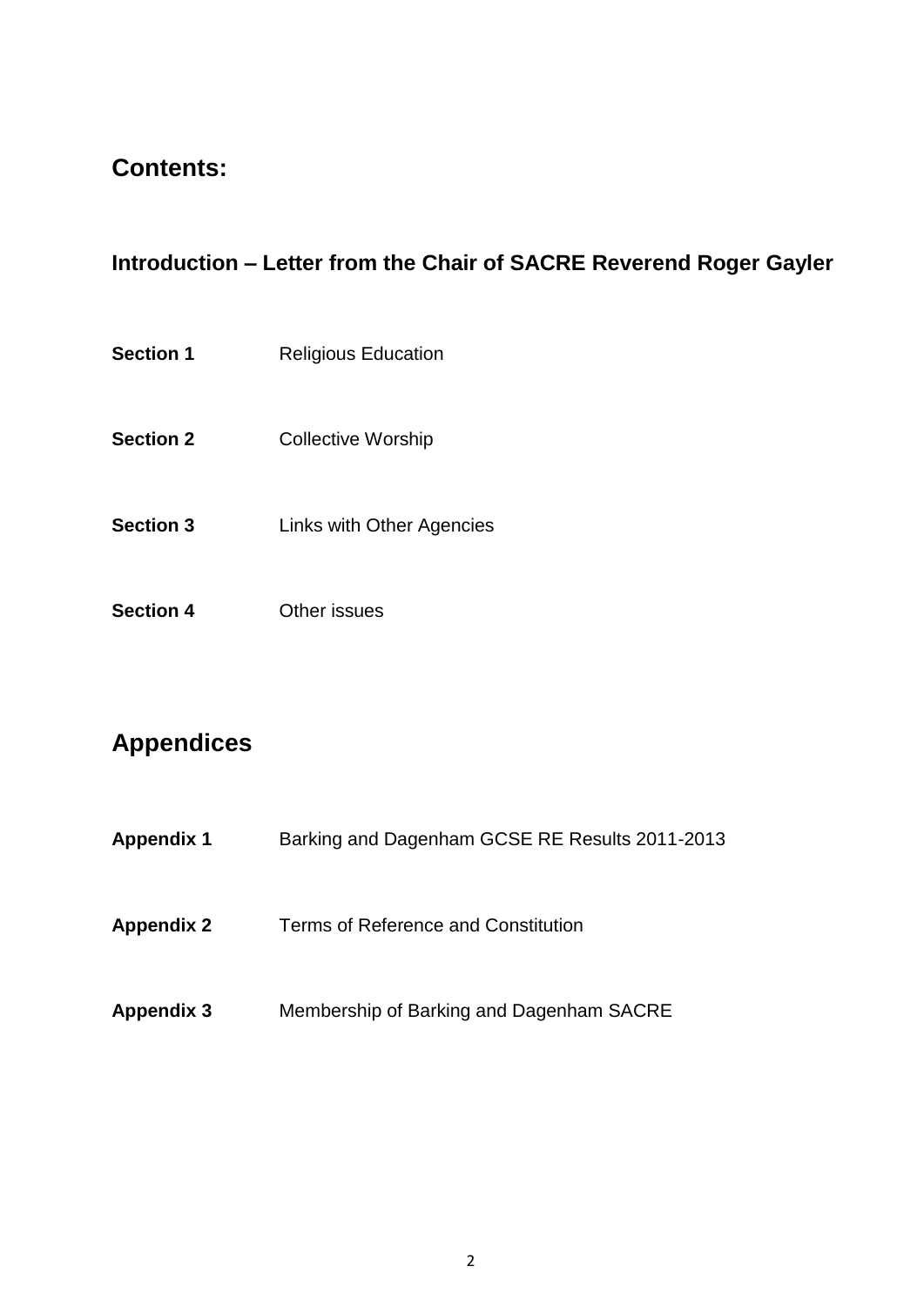## **Standing Advisory Council on Religious Education (S.A.C.R.E.)**

## **Annual Report 2013**

#### **INTRODUCTION FROM THE CHAIR OF SACRE**

I am pleased to introduce the Annual Report on the work of the Barking and Dagenham SACRE.

There have been positive responses from schools to the new agreed syllabus, Learning for Life, and a number of training sessions have been held to support schools in implementing the syllabus. Further materials to supplement the syllabus are planned.

In February we collaborated again with the National Association of Teachers of RE (NATRE) and the St Gabriel's Trust to run a conference on the theme Body and Soul. The conference was designed for 80 students from Key Stage 2 to work together with their teachers to explore, in active, thoughtful and creative ways, the complexities of personal relationships. The enjoyment and cooperation of the children is captured vividly in the photographs included in this report.

#### **Enjoying working together at the Body and Soul Conference**



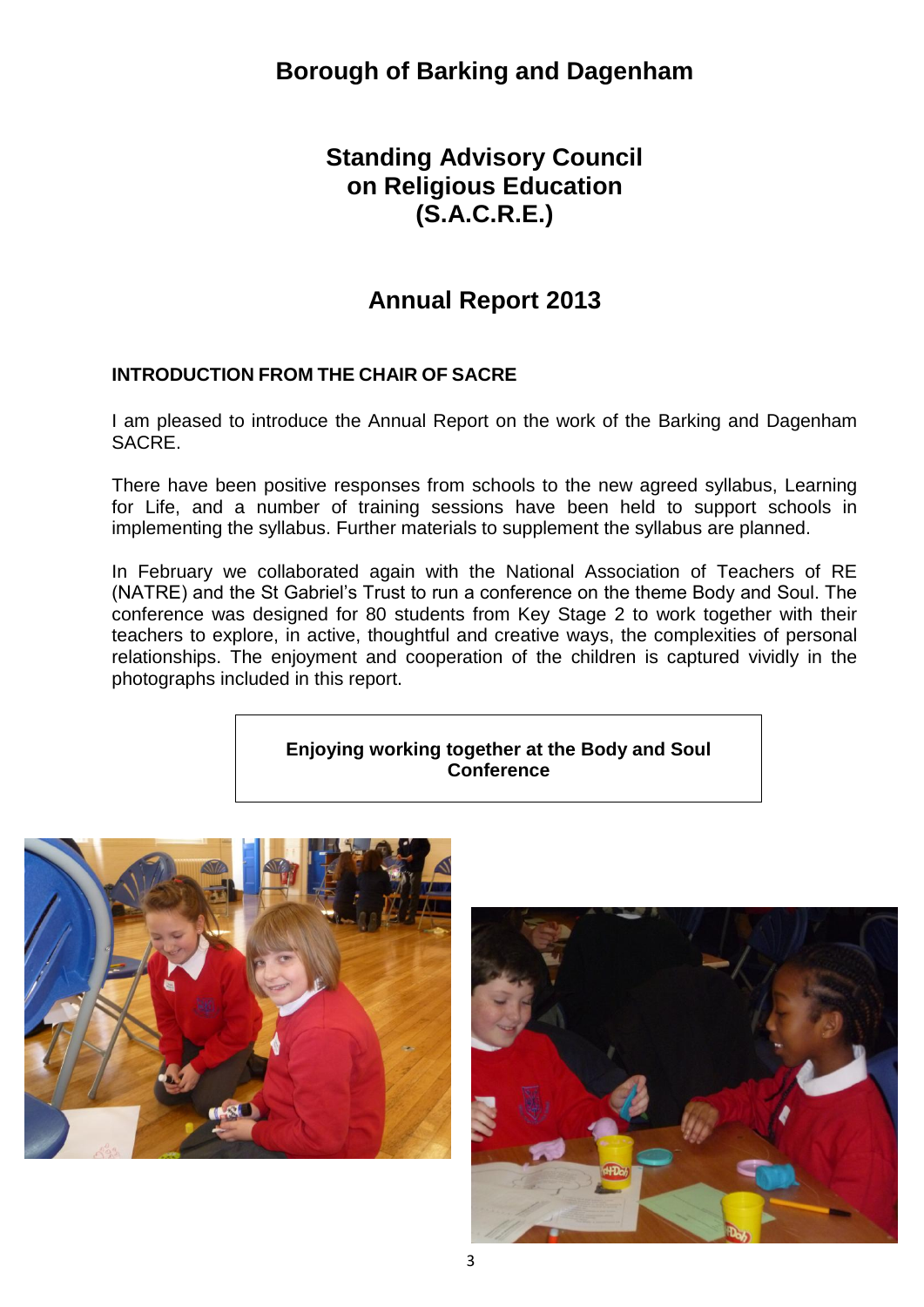#### **Pupils discuss the questions 'What do we value most in life?' with Lat Blaylock and Janet Dyson**



It is encouraging to note the high standards achieved by many students at GCSE and A level. All seven of the schools that enter pupils for the full course RE exceed the national figure of 74% of pupils achieving A\*-C grades. For five of these schools achievement of A\*-A grades is also above national figures. These successes reflect the high quality of teaching. However, it is a matter of concern that overall entries to RE have fallen, particularly in two schools.

There has been significant debate, nationally, about the future of RE and three significant reports published during 2013 have been discussed by SACRE and will continue to inform future work. These are:

- Ofsted: RE: realising the potential
- All Party Parliamentary Report on Religious Education RE: The Truth Unmasked. The supply of and support for Religious Education teachers
- The Religious Education Council for England and Wales: A Review of Religious Education in England.

I would like to express my thanks to the members of SACRE for their work during the year. Our meetings are well attended and include good representation across the religious, political and educational backgrounds of our community. At present SACRE is seeking to appoint representatives for the Buddhist and Sikh communities. It is a pleasure to hold our meetings in different schools and places of worship in the borough, enabling members to broaden their understanding of faith, practice and the teaching of RE, and strengthen relationships.

This will be my last SACRE report as I will be retiring in the summer. We will also be saying 'Goodbye' to Anne Pepper who has been our Local Authority Representative for 3 years and to Janet Dyson who has been RE Subject Adviser to SACRE for 14 years.

#### **Reverend Roger Gayler, Chair of Barking and Dagenham SACRE**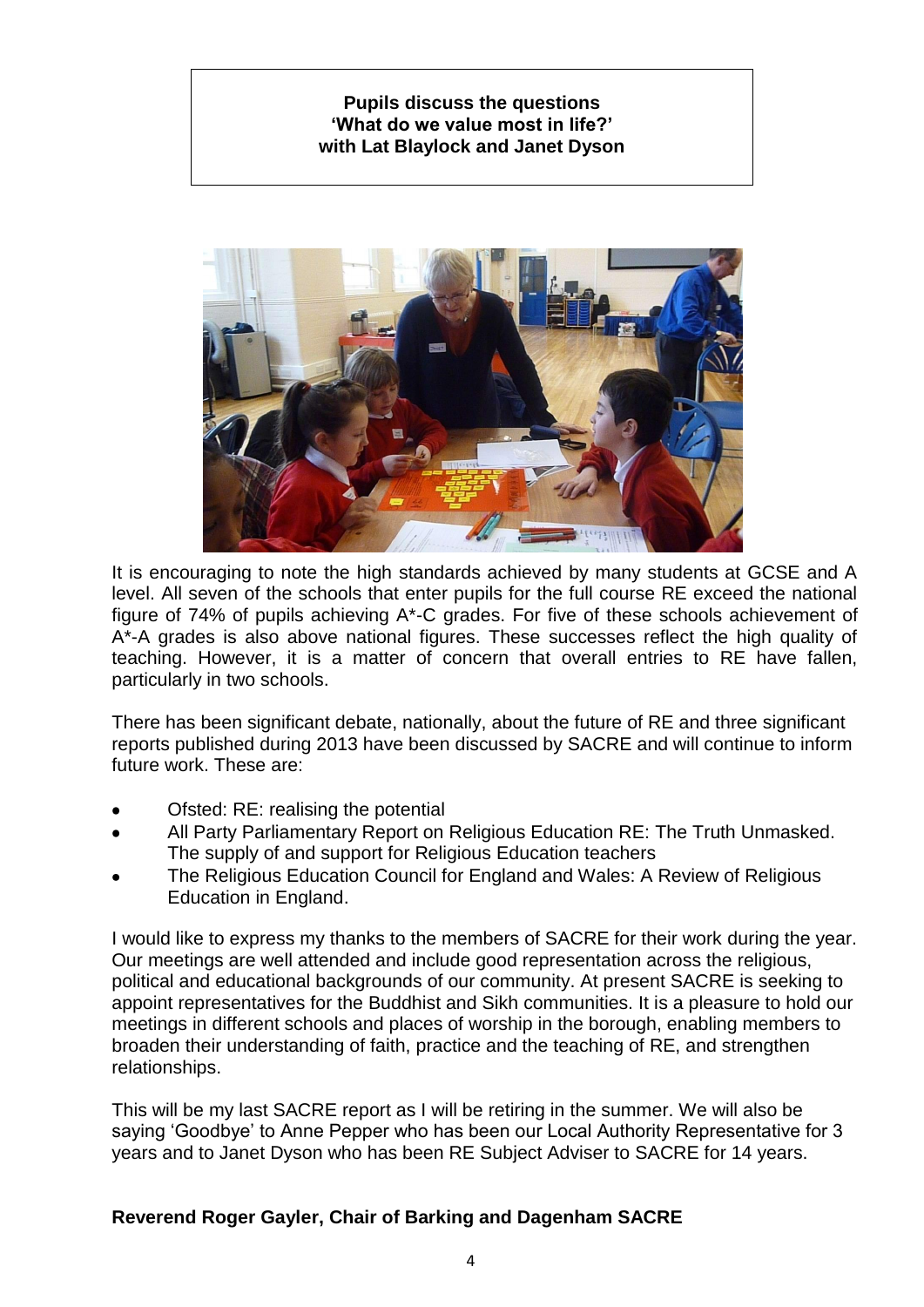## **1. Religious Education (RE)**

#### **1.1. Standards and quality in Religious Education**

The SACRE continues to fulfill its responsibility to monitor standards and quality in RE, collective worship and spiritual development. Monitoring draws on information from the most recent Ofsted reports for primary, secondary and special schools. In addition, examination results at GCSE, A/S and A level are monitored and reported on annually. SACRE members receive regular updates on the quality of provision for RE in local schools.

A report on aspects of RE is presented annually as an item for the Director's Report to School Governing Bodies. Governors in maintained schools are reminded of the requirement to adopt the locally agreed syllabus and to receive an annual report on the provision for RE in their schools.

## **1.2. Religious Studies examination results 2013 (See Appendix 1 for summary of results)**

#### **Overall entry to GCSE RE in secondary schools**

The overall proportion of pupils taking any GSCE RE (full or short course) has remained the same from 2011 to 2013, both nationally and in Barking and Dagenham. Nearly twothirds of pupils nationally take some form of GSCE RE, this is about half of the pupils in Barking and Dagenham.



*Chart: Proportion of pupils in Year 11 taking any RE GCSE (Short or Full) Course*

The take-up is very different in different schools with five schools where the vast majority of pupils take it, three schools where up to a quarter of pupils take it, and two schools (one special, one mainstream) where no pupils are entered for any GCSE accreditation in RE.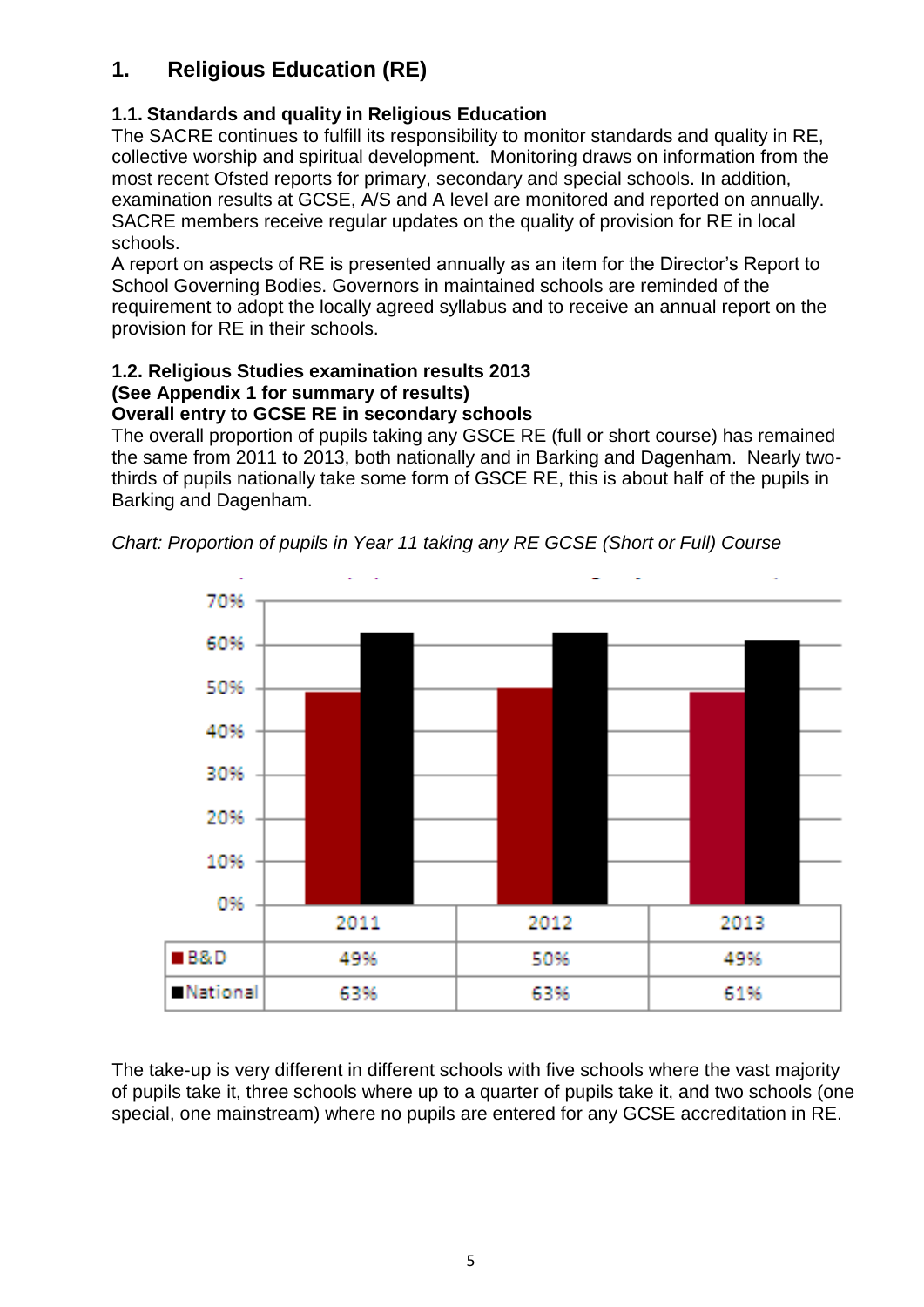

*Chart: Proportions of pupils in Year 11 entering Full Course RE and Short Course RE in 2012 and 2013.*

School entry policies for GCSE RE will differ, depending on the arrangements for statutory RE within the Key Stage 4 curriculum and the availability of RE within the school's Key Stage 4 option choices. In general, the move locally in 2013 has been a rise in short course entry and a reduction in full course entry, this occurred in Eastbury, Jo Richardson and The Warren. Dagenham Park increased the overall entry for RE from 22% to 72% reflecting its change to being a Voluntary Controlled School. Overall entry to RE fell particularly in two schools Eastbrook and Robert Clack.

The comments that follow on achievement will clearly be affected by the arrangements being made in different schools.

#### **Short Course RE**

From 2014, short course GCSEs in any subject, will no longer count towards the school performance tables. Short course RE has been used by some schools to accredit the statutory RE element of the curriculum. The entry to short courses has diminished nationally from 29% in 2012 to 26% in 2013. In Barking and Dagenham, this rose from a low point in 2012 of 11% to 18% in 2013. Short course is the only route to GSCE accreditation in RE in one school, Eastbrook, where 14% were entered and outcomes are near to the national A\*-C of 50%. It is used in addition to full course in four schools: Dagenham Park, Eastbury, Jo Richardson and The Warren, with entries of 22%, 12%, 84% and 45% respectively. Outcomes are 10% below national for the short course at Jo Richardson and well below the national figures in Dagenham Park, Eastbury and The Warren.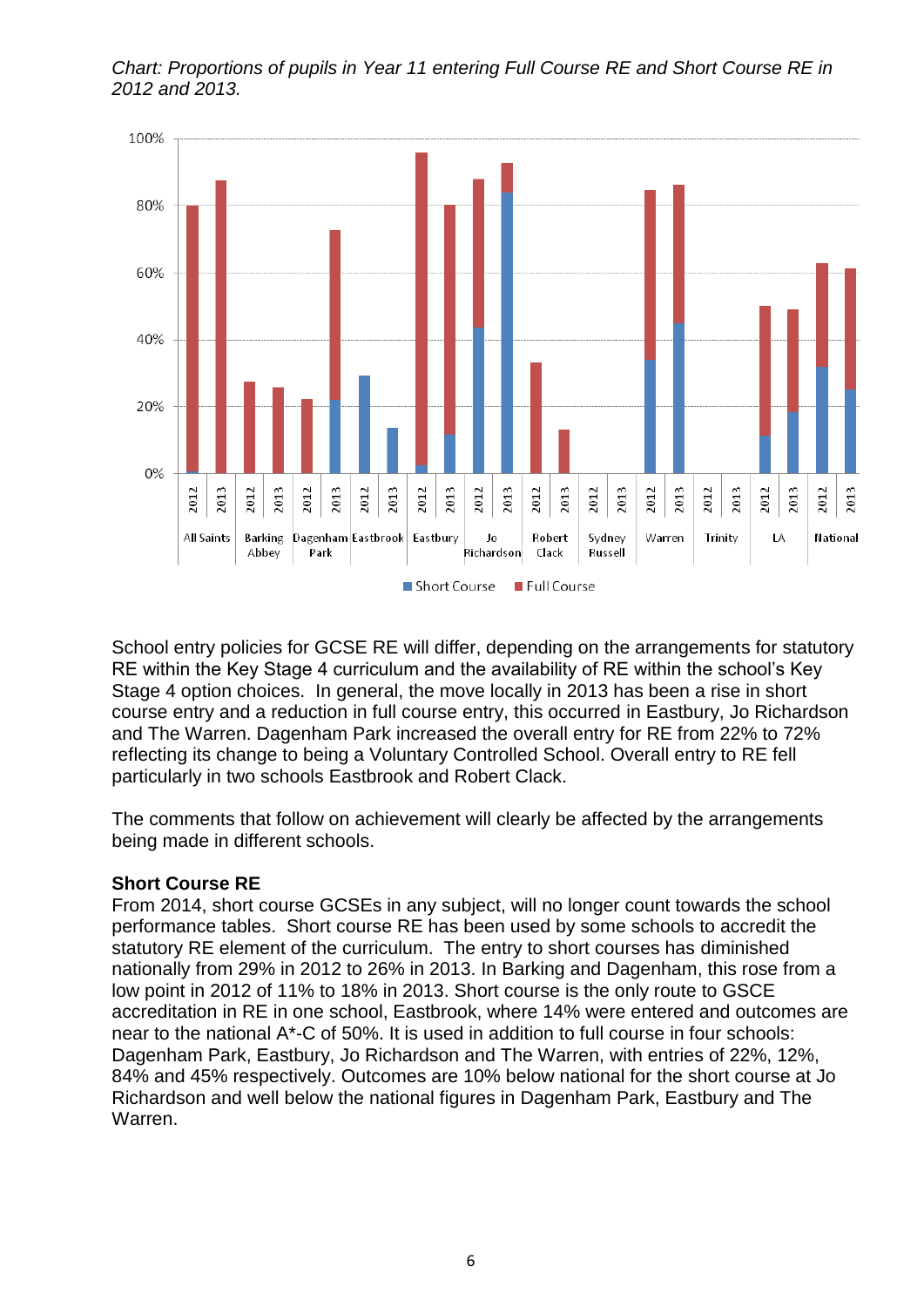#### **Achievement at GSCE RE (Full course)**

Overall achievement for the full course GSCE RE is above national figures with 84% of those entered achieving a grade A\*-C, compared to 74% nationally. All seven schools that enter pupils for full course RE, exceed this national figure. For five of these schools, achievement at the higher grades (A\*/A) for full course GCSE RE in Barking and Dagenham is also above the national figures.





#### **In relation to RE at KS4, governors will generally want to satisfy themselves that:**

- the statutory requirements for the provision of RE are being met at Key Stage 4;
- the overall proportion of pupils being entered for any accreditation in RE at GCSE (full or short course) are appropriate for the school;
- $\bullet$  the achievement of pupils in RE at A\*-C and A $*$ /A is sufficiently good.

#### **1.3. Information provided for SACRE**

National reports and information and resource materials produced by NASACRE are discussed by SACRE. Three significant reports on the future of RE published during 2013 have been discussed by SACRE and will continue to inform future work. These are:

- RE: realising the potential: Ofsted
- RE: The Truth Unmasked The supply of and support for Religious Education teachers: All Party Parliamentary Report on Religious Education
- A Review of Religious Education in England: The Religious education Council for England and Wales

#### **1.4. Governor Training**

No governor training on RE or collective worship was held during the year but all Governing Bodies have received the report on Religious Education in Barking and Dagenham Schools.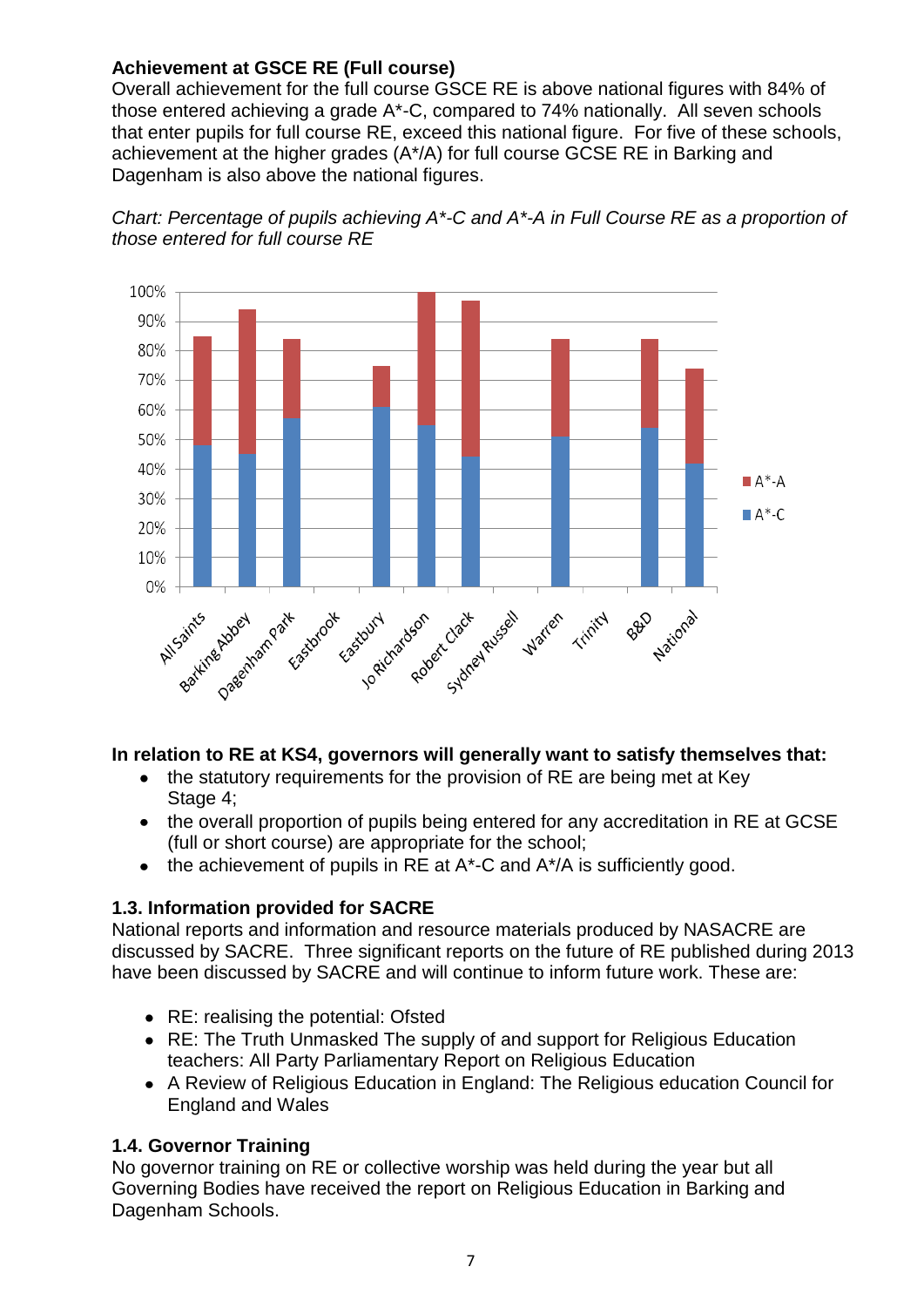#### **1.5. Teacher Training**

Specialist advice and support is available for schools from the RE consultant. Termly meetings are held for secondary Heads of RE. A successful conference on the theme of relationships, entitled 'Body and Soul, for teachers and 80 students from key stage 2, was held in February. Training on implementing the new Agreed Syllabus has been offered to all schools in the borough. The four sessions, two for primary and two for secondary teachers, were well attended. Teachers from all non-faith primary schools, secondary and special schools, and the PRU, attended training. The training was delivered by a specialist RE consultant and funded by the Local Authority.

Evaluations of the sessions were positive. Teachers said that they liked the flexibility offered by the new syllabus and felt more confident and supported in using it to plan their RE. They said that the training sessions provided good opportunities for viewing useful resources and sharing practice with colleagues.

#### **1.6. Complaints Concerning RE**

No formal complaints were made about religious education under the local statutory complaints procedure during 2013.

#### **1.7. Requests for information under the Freedom of Information Act**

There were no requests for information during 2013.

#### **2. Collective Worship**

#### **2.1. Determinations**

There were no applications for determinations to alter the character of collective worship for all or some pupils in a particular school during 2013.

#### **2.2. Complaints concerning collective worship**

No formal complaints were made about collective worship under the local statutory complaints procedure during 2013.

#### **3. Links with other agencies**

#### **3.1.National**

Barking and Dagenham SACRE is a member of the National Association of SACREs (NASACRE). Members have attended conferences and other events and reported at SACRE meetings.

#### **3.2. Local**

During the year SACRE meetings have been held in two local schools, Eastbury and Jo Richardson, and at the Gurdwara Singh Sabha in Barking. Meetings in schools have included contributions from the Headteachers and teaching staff followed by opportunities for discussion with members of SACRE about the school's provision for RE and collective worship.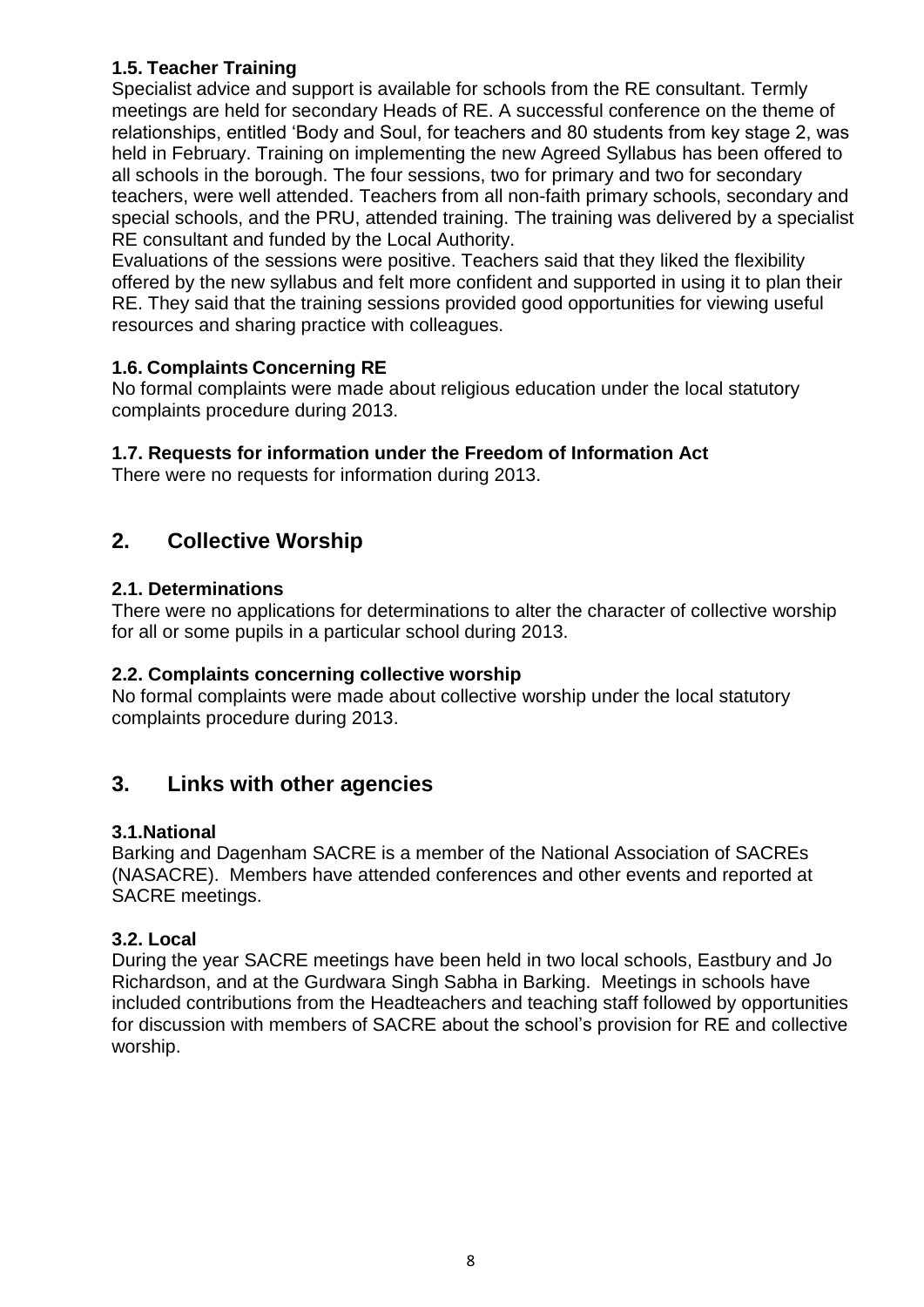## **The Sikh community hosted a SACRE meeting at the Gurdwara Singh Sabha in Barking**



#### **4.1. Budget**

The Local Authority has delegated a reasonable sum of money to SACRE to enable the group to function independently and effectively. The funds are allocated carefully. Expenditure includes national association affiliation fees, specialist consultant fees and incidental expenses, for example, travel and venue costs. Funding has been available to cover the costs of training for teachers on the requirements of the new agreed syllabus.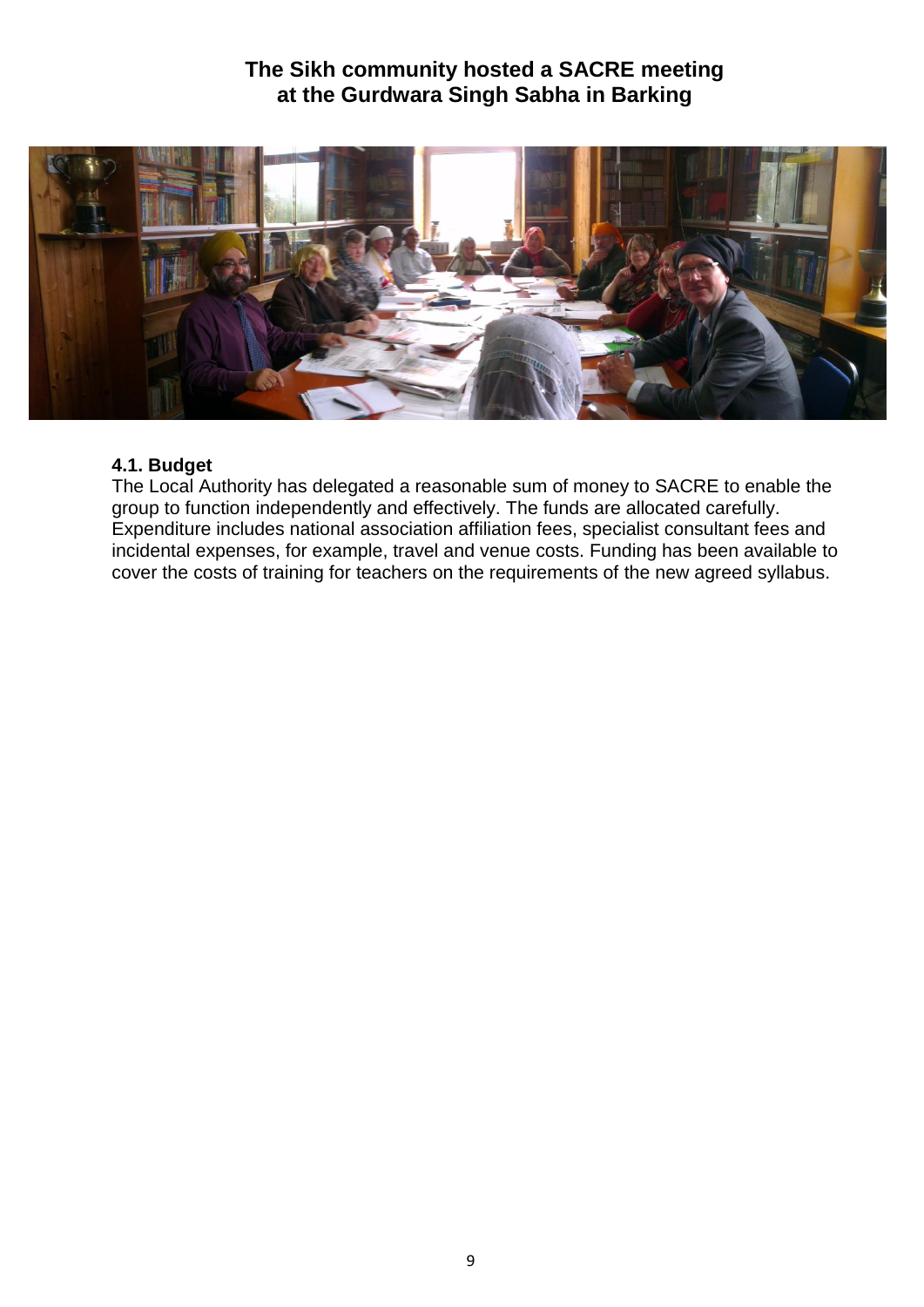## **Appendix 1 - Barking and Dagenham GCSE RE Results 2011-2013 2013 RE Results**

|                       |                             | No. entered            |                       | $%$ of<br>cohort         | A*-C as % of<br>entries |                       | A*/A as % of<br>entries |                       | A*-C as % of the<br>whole cohort |                       |
|-----------------------|-----------------------------|------------------------|-----------------------|--------------------------|-------------------------|-----------------------|-------------------------|-----------------------|----------------------------------|-----------------------|
| <b>School</b>         | No. at<br>the end<br>of KS4 | <b>Short</b><br>course | <b>Full</b><br>course | entered<br>for any<br>RE | <b>Short</b><br>course  | <b>Full</b><br>course | <b>Short</b><br>course  | <b>Full</b><br>course | <b>Short</b><br>course           | <b>Full</b><br>course |
| All Saints            | 178                         | 0                      | 156                   | 87.6                     |                         | 85.3                  |                         | 37.2                  |                                  | 74.7                  |
| <b>Barking Abbey</b>  | 275                         | 0                      | 71                    | 25.8                     |                         | 94.4                  |                         | 49.3                  |                                  | 24.4                  |
| Dagenham Park         | 206                         | 45                     | 105                   | 72.8                     | 13.3                    | 83.8                  | 0.0                     | 26.7                  | 2.9                              | 42.7                  |
| Eastbrook             | 263                         | 36                     | 0                     | 13.7                     | 47.2                    |                       | 5.6                     |                       | 6.5                              |                       |
| Eastbury              | 290                         | 34                     | 199                   | 80.3                     | 23.5                    | 75.4                  | 0.0                     | 13.6                  | 2.8                              | 51.7                  |
| Jo Richardson         | 226                         | 190                    | 20                    | 92.9                     | 40.5                    | 100.0                 | 7.4                     | 45.0                  | 34.1                             | 8.8                   |
| <b>Robert Clack</b>   | 277                         | 0                      | 36                    | 13.0                     |                         | 97.2                  |                         | 52.8                  |                                  | 12.6                  |
| <b>Sydney Russell</b> | 267                         | 0                      | 0                     | 0.0                      |                         |                       |                         |                       |                                  |                       |
| Warren                | 231                         | 104                    | 95                    | 86.1                     | 14.4                    | 84.2                  | 1.9                     | 32.6                  | 6.5                              | 34.6                  |
| Trinity               | 6                           | 0                      | 0                     | 0.0                      |                         |                       |                         |                       |                                  |                       |
| LA                    | 2220                        | 409                    | 683                   | 49.2                     | 30.1                    | 84.0                  | 4.4                     | 30.3                  | 5.5                              | 25.9                  |
| National              | 632676                      | 158032                 | 228995                | 61.2                     | 50.0                    | 73.6                  | 15.9                    | 31.5                  | 12.5                             | 26.6                  |

Note: school numbers may not add to LA numbers as some pupils are entered for both short and full GSCE courses.

#### **2012 RE Results**

|                      |                             |                        |                       | $%$ of<br>$A^*$ -C as % of |                        | $A^*$ /A as % of      |                        | $A^*$ -C as % of the  |                        |                       |
|----------------------|-----------------------------|------------------------|-----------------------|----------------------------|------------------------|-----------------------|------------------------|-----------------------|------------------------|-----------------------|
|                      |                             | No. entered            |                       | cohort                     | entries                |                       | entries                |                       | whole cohort           |                       |
| <b>School</b>        | No. at<br>the end<br>of KS4 | <b>Short</b><br>course | <b>Full</b><br>course | entered<br>for any<br>RE   | <b>Short</b><br>course | <b>Full</b><br>course | <b>Short</b><br>course | <b>Full</b><br>course | <b>Short</b><br>course | <b>Full</b><br>course |
| All Saints           | 180                         |                        | 143                   | 80.0                       | 100.0                  | 90.9                  | $0.0\,$                | 33.6                  | 0.6                    | 72.2                  |
| <b>Barking Abbey</b> | 265                         | 0                      | 73                    | 27.5                       |                        | 97.3                  |                        | 69.9                  |                        | 26.8                  |
| Dagenham Park        | 203                         | 0                      | 45                    | 22.2                       |                        | 71.1                  |                        | 24.4                  |                        | 15.8                  |
| Eastbrook            | 187                         | 55                     | 0                     | 29.4                       | 40.0                   |                       | 9.1                    |                       | 11.8                   |                       |
| Eastbury             | 272                         | 7                      | 254                   | 96.0                       |                        | 51.6                  |                        | 11.8                  |                        | 48.2                  |
| Jo Richardson        | 218                         | 95                     | 97                    | 88.1                       | 27.4                   | 83.5                  | 2.1                    | 18.6                  | 11.9                   | 37.2                  |
| <b>Robert Clack</b>  | 275                         | 0                      | 91                    | 33.1                       |                        | 91.2                  |                        | 40.7                  |                        | 30.2                  |
| Sydney Russell       | 263                         | 0                      | 0                     | $\Omega$                   |                        |                       |                        |                       |                        |                       |
| Warren               | 233                         | 79                     | 118                   | 84.5                       | 32.9                   | 59.3                  | $0.0\,$                | 15.3                  | 11.2                   | 30.0                  |
| Trinity              | 18                          | $\Omega$               | 0                     | $\Omega$                   |                        |                       |                        |                       |                        |                       |
| LA                   | 2111                        | 236                    | 821                   | 50.1                       | 31.4                   | 72.8                  | 3.0                    | 25.9                  | 3.5                    | 28.3                  |
| National             | 627745                      | 199032                 | 195100                | 62.8                       | 51.0                   | 74.0                  | 16.0                   | 32.0                  | 16.0                   | 23.0                  |

## **2011 RE Results**

|                      |                             | No. entered     |                       | $%$ of<br>cohort         | A*-C as % of<br>entries |                       | A*/A as % of<br>entries |                       | $A^*$ -C as % of the<br>whole cohort |                       |
|----------------------|-----------------------------|-----------------|-----------------------|--------------------------|-------------------------|-----------------------|-------------------------|-----------------------|--------------------------------------|-----------------------|
| <b>School</b>        | No. at<br>the end<br>of KS4 | Short<br>course | <b>Full</b><br>course | entered<br>for any<br>RE | <b>Short</b><br>course  | <b>Full</b><br>course | <b>Short</b><br>course  | <b>Full</b><br>course | <b>Short</b><br>course               | <b>Full</b><br>course |
| <b>All Saints</b>    | 176                         | 4               | 128                   | 75.0                     | 25.0                    | 91.4                  | 0.0                     | 39.8                  | 0.6                                  | 66.5                  |
| <b>Barking Abbey</b> | 281                         | 0               | 82                    | 29.2                     |                         | 93.9                  |                         | 63.4                  |                                      | 27.4                  |
| Dagenham Park        | 146                         | 0               | 30                    | 20.5                     |                         | 46.7                  |                         | 6.7                   |                                      | 9.6                   |
| Eastbrook            | 233                         | 123             | 0                     | 52.8                     | 44.7                    |                       | 8.1                     |                       | 23.6                                 |                       |
| Eastbury             | 264                         | 248             | 0                     | 93.9                     | 49.2                    |                       | 12.5                    |                       | 46.2                                 |                       |
| Jo Richardson        | 227                         | 104             | 97                    | 88.5                     | 49.0                    | 86.6                  | 2.9                     | 17.5                  | 22.5                                 | 37.0                  |
| <b>Robert Clack</b>  | 271                         | 0               | 70                    | 25.8                     |                         | 95.7                  |                         | 57.1                  |                                      | 24.7                  |
| Sydney Russell       | 269                         | 0               | 0                     | 0                        |                         |                       |                         |                       |                                      |                       |
| Warren               | 190                         | 111             | 24                    | 71.1                     | 47.7                    | 95.8                  | 9.0                     | 41.7                  | 27.9                                 | 12.1                  |
| Trinity              | 22                          | $\Omega$        | 0                     | 0                        |                         |                       |                         |                       |                                      |                       |
| LA                   | 2079                        | 590             | 431                   | 49.1                     |                         |                       |                         |                       |                                      |                       |
| National             | 629205                      | 198775          | 194700                | 62.5                     | 50.6                    | 73.7                  | 15.9                    | 31.9                  | 16.0                                 | 22.8                  |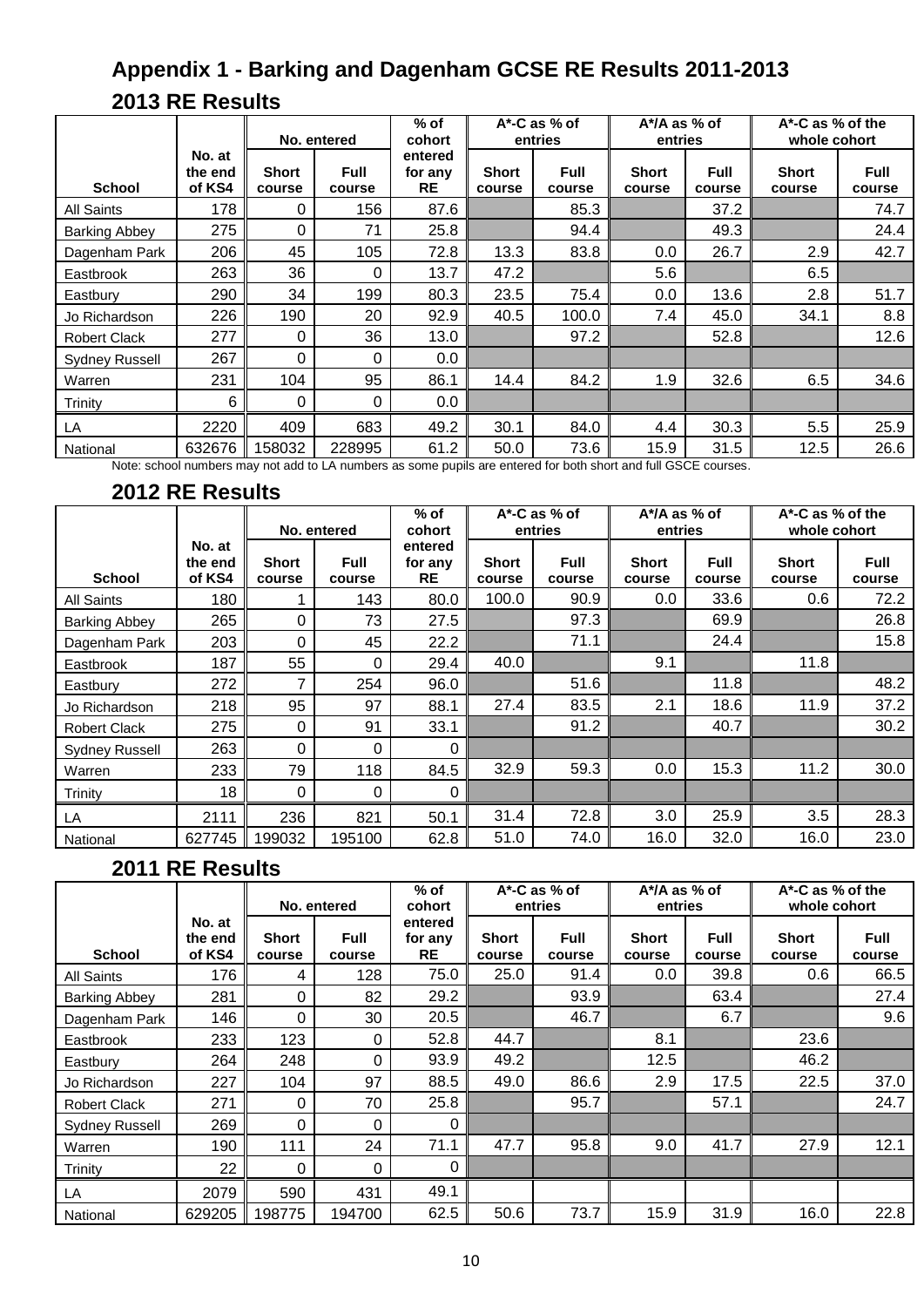## **Appendix 2**

## **Terms of Reference and Constitution**

#### **Mission Statement**

To act as a forum bringing people together from a variety of communities to discuss and debate the issues RE raises in the modern world in order to support the teaching and resourcing of RE in the area. To strive, in its own working and style, to be a model of cooperation between people of varying religious, political and educational backgrounds. The SACRE is a broadly based community consultative organisation and should be representative of the diverse community of Barking and Dagenham.

#### **Function and purpose**

The SACRE provides an opportunity for people from the educational and faith communities to work together in an imaginative and creative way to help develop the religious education of young people in Barking and Dagenham. It can provide an interfaith forum focused on the educational needs of the area. To this end SACRE will:

- Encourage the implementation of the Agreed Syllabus and in this regard to monitor the production of teaching resources and support material.
- Review the provision for RE and Collective Worship in county schools within the Borough.
- Giving advice on methods of teaching Agreed Syllabus RE including the choice of teaching materials.
- Advising the LA on the provision for training for teachers.
- Monitoring inspection reports on RE, Collective Worship and SMSC.
- Considering complaints about the provision and delivery of RE and collective Worship referred to it by the LA.
- Sponsor or support any activity or project which it deems to be consistent with the other terms of reference mentioned in this document.
- Produce a three-year development plan to guide the work and set objectives for future development.

#### **Legal Duties**

Its main function is to advise the LA on matters related to Collective Worship in community schools and some other schools and on the Religious Education given with the Agreed Syllabus. The SACRE can:

- Keep under review the effectiveness and appropriateness of the Agreed Syllabus until such time (and no later than five years after the publication of the last Agreed Syllabus) it decides to require the LA to convene an Agreed Syllabus Conference to institute a formal review.
- Advise on methods of teaching, choice of teaching material and the provision of training for teachers.
- To advise on the effective and creative implementation of the collective worship requirements of the Education Act 1996 and consider requests by schools for determinations.
- The SACRE must publish an annual report of its work and this to be sent to the Chief Executive's Office and QCA.
- Demonstrate to OFSTED or any other Government body how SACRE supports RE as well as general policies of religious inclusion.
- Meet at least 3 times each year.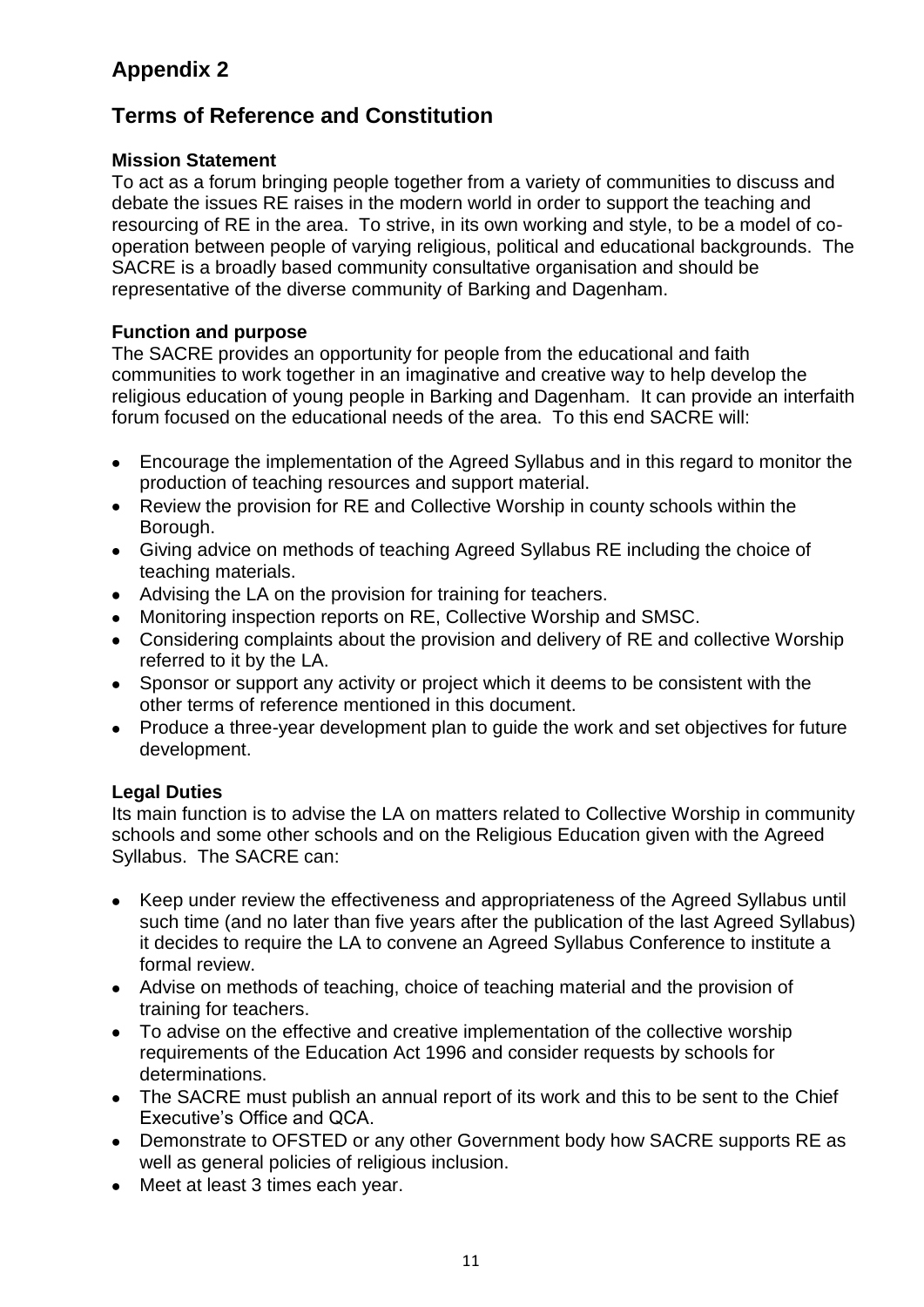#### **Membership of SACRE**

Membership of SACRE is at the discretion of the LA following national guidance. The pattern is that which is laid down for membership of the Agreed Syllabus Conference (ASC). This makes it possible for the SACRE to become an ASC as and when needed. Nominating bodies 'approval' for new members will be sought for membership of the ASC when an ASC is set up to review and develop a new Agreed Syllabus. The total number of SACRE members could be *up to* 30 (see below)

**Membership Bodies and Numbers of Representatives possible on SACRE Church of England** - up to 6 Representatives forming Committee A of the Agreed Syllabus Conference (ASC) see next section.

**All other religious communities and belief systems** – up to 14 representatives forming Committee B of the ASC.

**Teachers Professional Associations –** up to 4 representatives forming Committee C of the ASC.

**Local Authority – up to** 4 representatives forming Committee D of the ASC

**Additional nominated members on the advice of the LA through the Education Division -** 2 representatives who would not have any voting rights during an ASC.

#### **Bodies and Organisations Responsible for Nomination of Members**

The overall purpose of this is to ensure that all key religious groups are represented on the SACRE:

- Church of England
- Diocesan Director of Education based at Chelmsford
- Barking Council of Churches
- BRES Roman Catholic Education Service
- Barking Mosque
- Barking Gurdwara  $\bullet$
- $\bullet$ Muslim, Sikh, Bahai, Hindu, and Jewish Communities plus any other which becomes known
- The local secretaries of all teachers unions
- The local council
- Other local authority organisations which have links with religious communities in Barking and Dagenham

If it is difficult to gain formal nomination then the SACRE, at its discretion can appoint individuals to represent religious communities.

#### **SACRE Meetings**

There will be at least three meetings each year chaired by a Council Member. The minutes and agenda will be decided by SACRE and sent out by the council to all SACRE members. For a meeting to be quorate it will need to have present at least one representative from the four committees that would form an ASC.

The Agenda will be agreed by the SACRE and the Chair ensuring that all relevant items are being addressed throughout the year. Notice of meetings, minutes and agenda will be sent out by the LA to representatives. Items on the agenda may include examination of OFSTED reports on the teaching of RE and on matters of Moral, Cultural and Spiritual Development that are raised in reports. It may also consider determinations if a local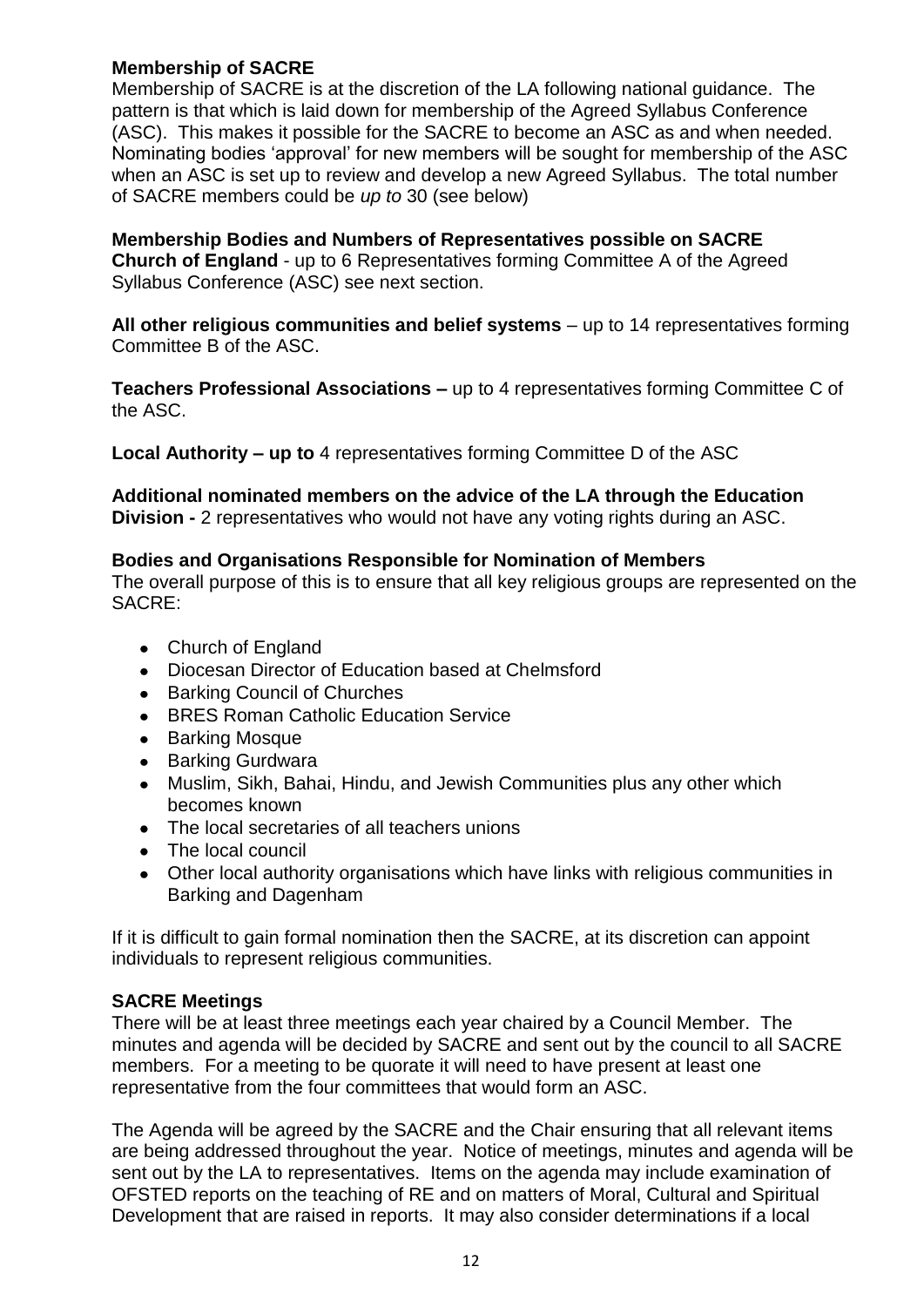school requests that its worship provision should not be 'broadly Christian' but represent a dominant religious group within that school.

It will meet in a variety of venues to increase awareness of SACRE and its work.

In addition to the above the SACRE may set up a small subcommittee to advise the whole SACRE on matters of policy and development.

#### **Agreed Syllabus Conference (ASC)**

An Agreed Syllabus Conference (ASC) is convened in order to produce an Agreed Syllabus for RE. IT should take into account any guidelines provided by the QCA or any other statutory or non-statutory guidance. It is a separate legal entity from a SACRE. It contains the same four committees as a SACRE. Also it can be made up from SACRE members but need not do so. There is no provision for co-opted members.

The LA can appoint the Chair of the ASC or the LA may allow the ASC to choose its own Chair. The LA's responsibility to convene an ASC implies a duty to provide funds for its work. This is laid down in Education Act 1 '996 Chapter 111 Schedule 31'.

Our SACRE is so constructed as to enable it to form an ASC however nominated members will not have a vote.

#### **Role of SACRE Members Representing Faith Communities**

- Should present a positive image of the religion they represent.
- Ensure that other members of their communities including parents with children at school are aware of the work and role of SACRE.
- Represent any issues of concern to parents and other community members.
- Create opportunities within SACRE meetings to raise awareness of issues of sensitivity in the teaching of RE to the children of their faith community.
- Advise on issues relating to the teaching and content of RE supporting schools in their best endeavours to develop their teaching.
- Support schools by helping to provide names of people suitable to resource teachers in the classroom or school assembly.
- Form Committee A and B during an Agreed Syllabus conference.

#### **Role of SACRE Members Representing Teachers Associations**

- Ensure that the needs of the schools and teachers are considered by SACRE in their discussions.
- Provide information about the context in which RE is taught.
- Ensure that the associations they represent are informed about the work of SACRE.
- Create opportunities for other teachers to learn about the work of SACRE and give them the opportunity to have their views expressed at SACRE meetings.
- Consult other teachers on matters of particular importance to the work of SACRE.
- Form Committee C during an ASC.

#### **Role of SACRE Members Representing the LA**

- Bring to the meeting the breadth of education issues and concerns that elected members have and place the role of RE within it.
- Support RE in the various committee and structures of the LA.
- Give political support to the teaching and resourcing of RE.
- Appreciate the issues raised by a multi faith, multicultural society and reflect these concerns within the LA.
- Bringing the public dimension to debates about RE provision and support.
- Form Committee D during and ASC.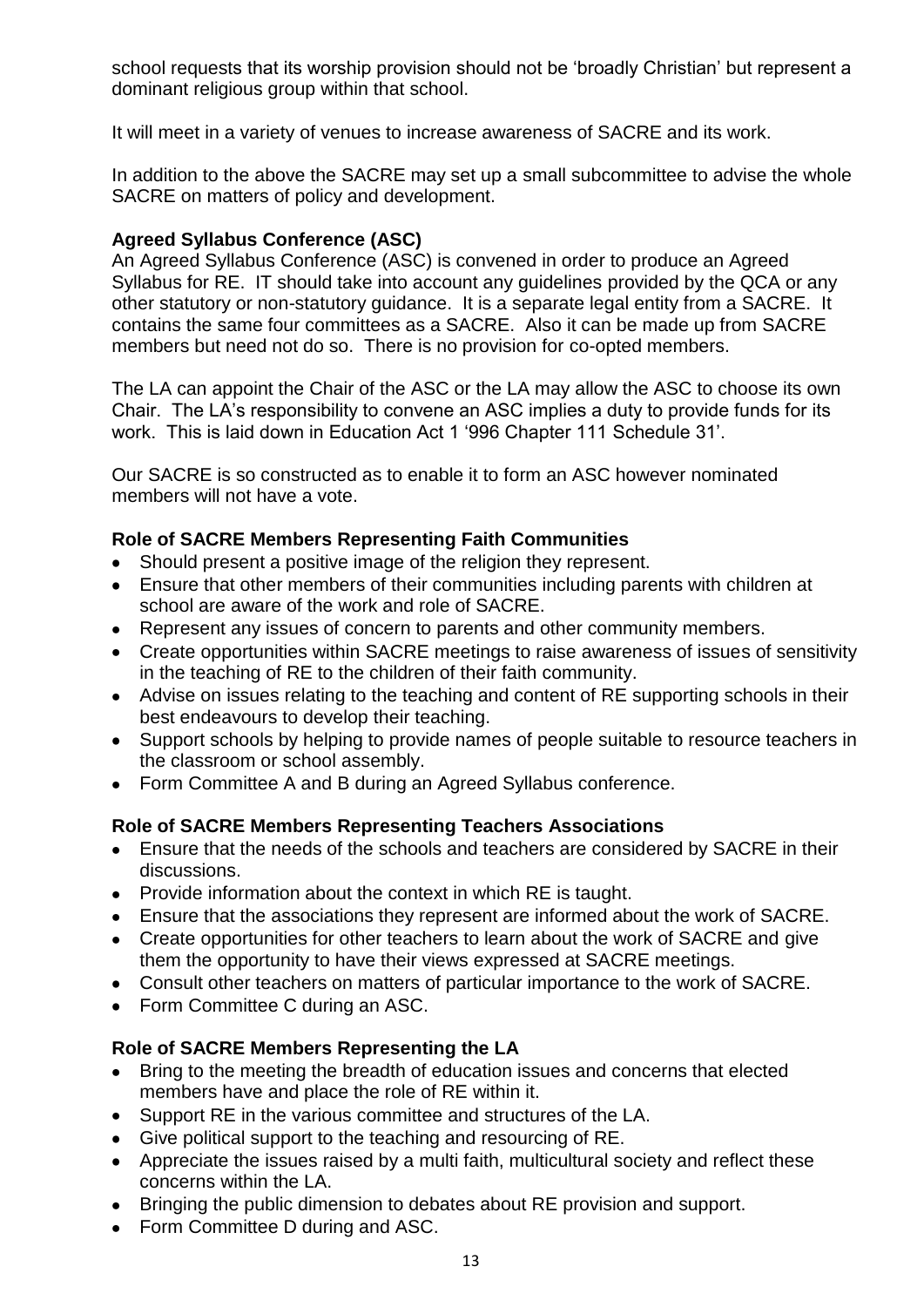#### **Publicising the work of SACRE**

- Publish an annual report of its work specifying any matters on which it has advised the LA, broadly describing the nature of that advice, and setting out the reasons for offering advice on any matters which were not referred to it in the first place by the LA.
- Ensure proceedings are reported to all appropriate committees of the LA and the office of the Chief Executive.
- Make an annual presentation to the Assembly of the council on the work of SACRE before presentation of annual Report to Chief Executive.
- To offer a presentation to the Youth Forum as a basis for initiating discussion on RE from the young people involved. This will provide an element of feedback which the Schools wish to consider through the work of the School Improvement Service.
- Disseminate an understanding of the educational role of RE and Collective Worship  $\bullet$ and to encourage the active involvement of local religious groups and organisations.
- Annual reports to be sent to faith communities represented on the SACRE.
- Summary of annual report on the work of SACRE to be sent to schools for informing teachers and parents and to be published in the News and other appropriate organs of communication.
- Meetings are open to the public and notice of SACRE meetings should be published.